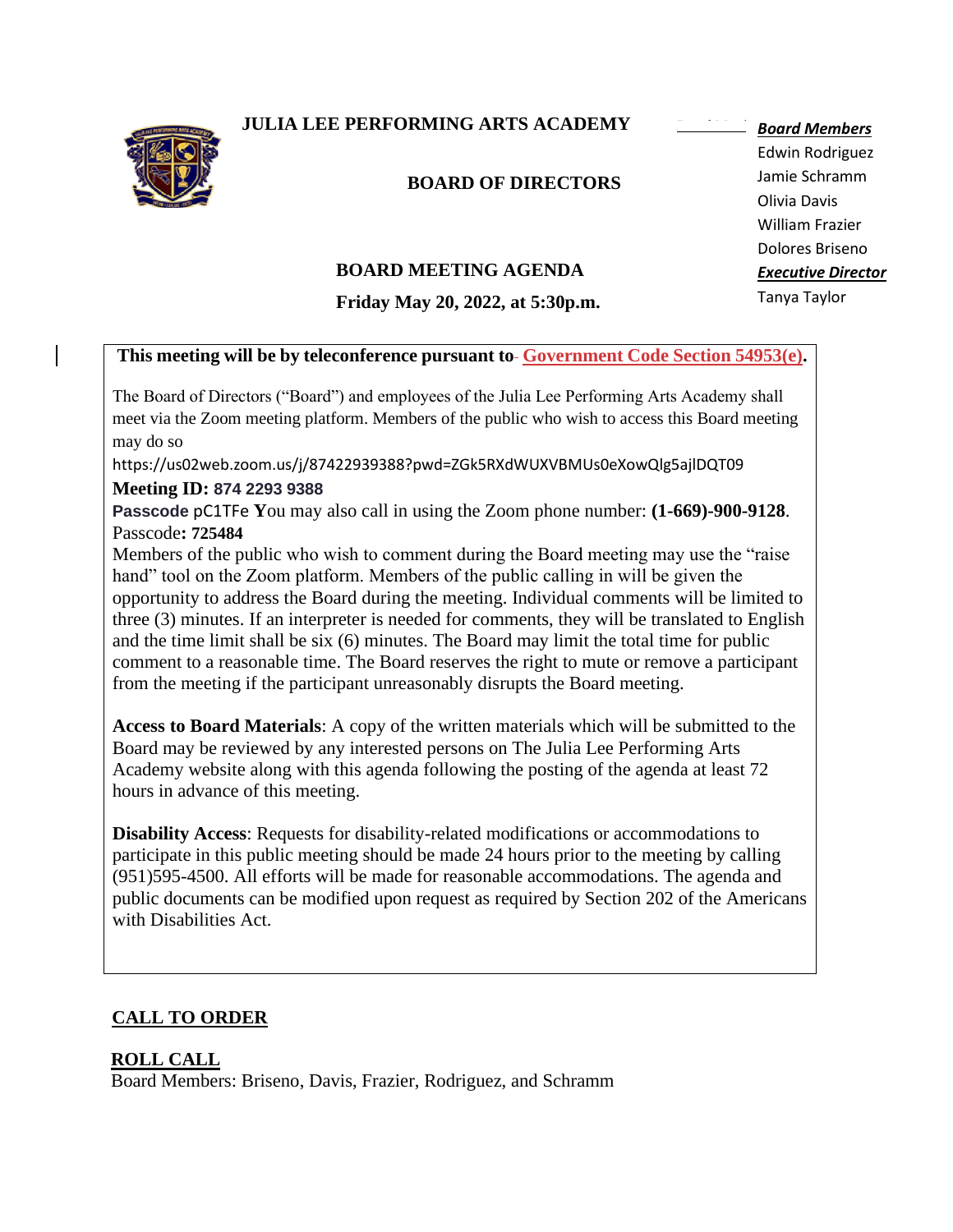### **PUBLIC COMMENT**

This is an opportunity for members of the public to address the Board of Directors on items **not** included on the agenda, as well as items **included** on the agenda. Board members are limited in their response pursuant to the Brown Act requirements.

Members of the public who wish to comment during the Board meeting may use the "raise hand" tool on the Zoom platform. Members of the public calling in will be given the opportunity to address the Board during the meeting. Individual comments will be limited to three (3) minutes. If an interpreter is needed for comments, they will be translated to English and the time limit shall be six (6) minutes. The Board may limit the total time for public comment to a reasonable time. The Board reserves the right to mute or remove a participant from the meeting if the participant unreasonably disrupts the Board meeting.

### **CLOSED SESSION CS 1.a. PUBLIC EMPLOYEE EVALUATION – EXECUTIVE DIRECTOR b. PUBLIC EMPLOYEE EVALUATION – IT MANAGER/FACILITIES MANAGER**

## **REPORT FROM CLOSED SESSION**

## **ACTION ITEMS**

### **A 1. Approval of Board Findings Relating to Teleconference Meetings During State of Emergency. Resolution 05-20-22**

Board findings pursuant to Government Code Section 54953(e)

The Charter School Board of Directors determines, in accordance with Government Code Section 54953(e)(1)(B), that meeting in person would present imminent risks to the health or safety of attendees. Pursuant to Government Code Section 54953(e)(3), the Board has also reconsidered the circumstances of the State of Emergency declared by the Governor on March 4, 2020 and finds the State of Emergency continues to directly impact the ability of the Directors to meet safely in person and/or that State or local officials continue to impose or recommend measures to promote social distancing.

*Staff Recommendations:* Approval of Resolution 05-20-22

### **A 2. Approval of the JLPAA Board Minutes for the following meeting date: 03/18/2022**

*Staff Recommendation:* Approval of the Board Minutes for the following meeting date: 03/18/2022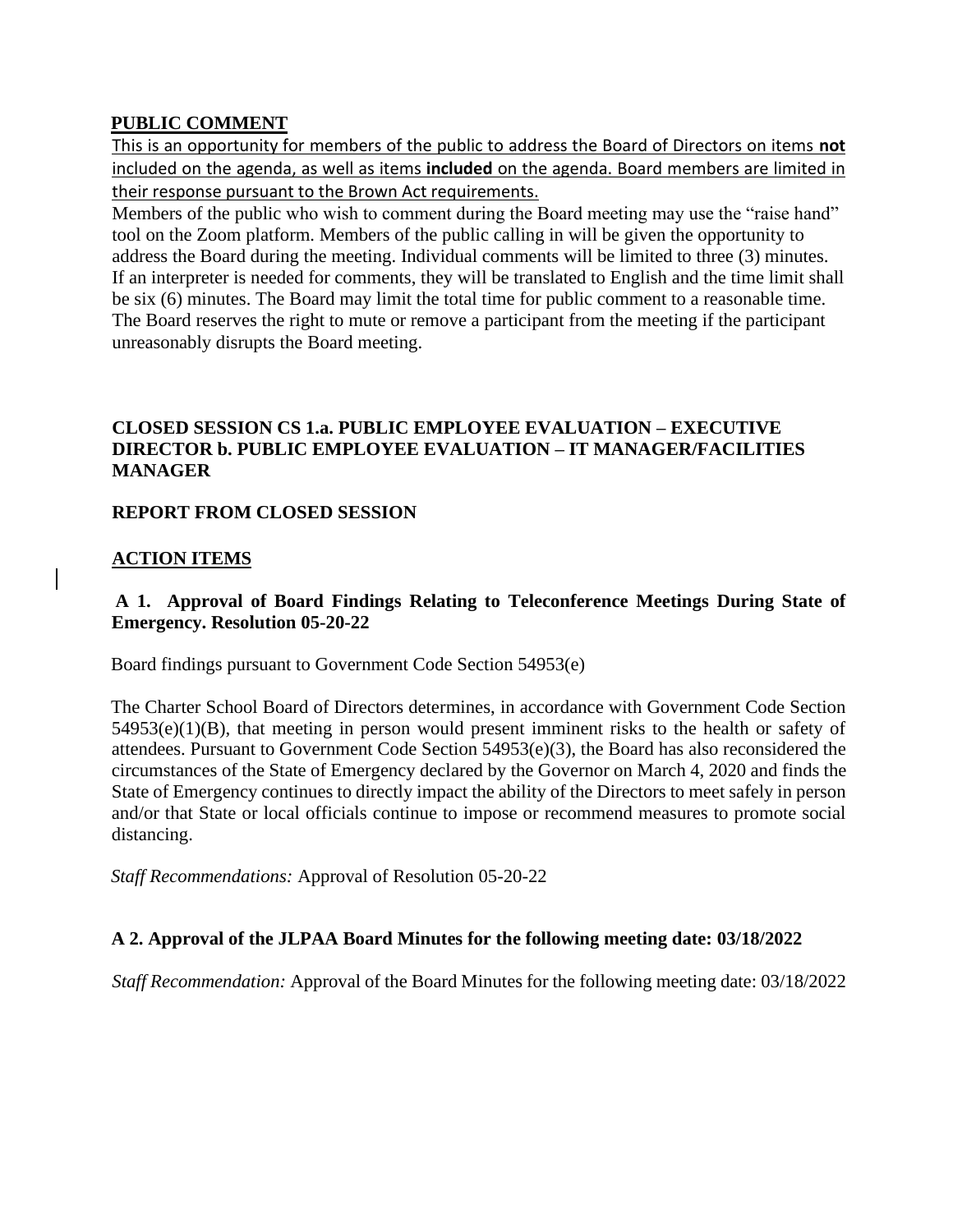### **A 3**. **Approval of** the Fiscal Year 2022-2023 School Operating Budget (JLPAA)

The state budget directs how education funds are to be spent. At the local level, budgets are set by local school boards. Proposition 98, put in place by voters in the late 1980s, sets minimum funding levels for K–12 schools and community colleges.

*Staff Recommendation*: Approval of the Fiscal Year 2022/2023 School Operating Budget

### **A 4. Approval of a Declaration of Need**

The purpose of this Credential Information Alert (CIA) is to provide information regarding the Declaration of Need (DON) including guidance for charter schools who wish to apply for emergency documents. JLPAA anticipates the need to apply for any Emergency CLAD, BCLAD, Librarian, RSP, or Limited Assignment Permits

*Staff Recommendation*: Approval of a Declaration of Need

#### **A 5. Approval of the Bell Schedule/ Instructional Minutes and School Calendar for Fiscal Year 2022/2023**

175 school days are required for charter schools, however, JLPAA has 180 days scheduled. Please see the attached Bell Schedule and Instructional Minutes

California *Education Code* sections 46207, 46208, 47612(d)(3), 47612.5, and *California Code of Regulations*, Title 5, 11960

*Staff Recommendation:* Approval of the Bell Schedule/ Instructional Minuets and School Calendar for Fiscal Year 2022/2023

### **A 6. Approval of the Fiscal Year 2022/2023 Board Calendar**

Please see the attached proposed board meeting calendar for the Fiscal Year 2022/2023 school year

*Staff Recommendation:* Approval of the Fiscal Year 2022/2023 Board Calendar